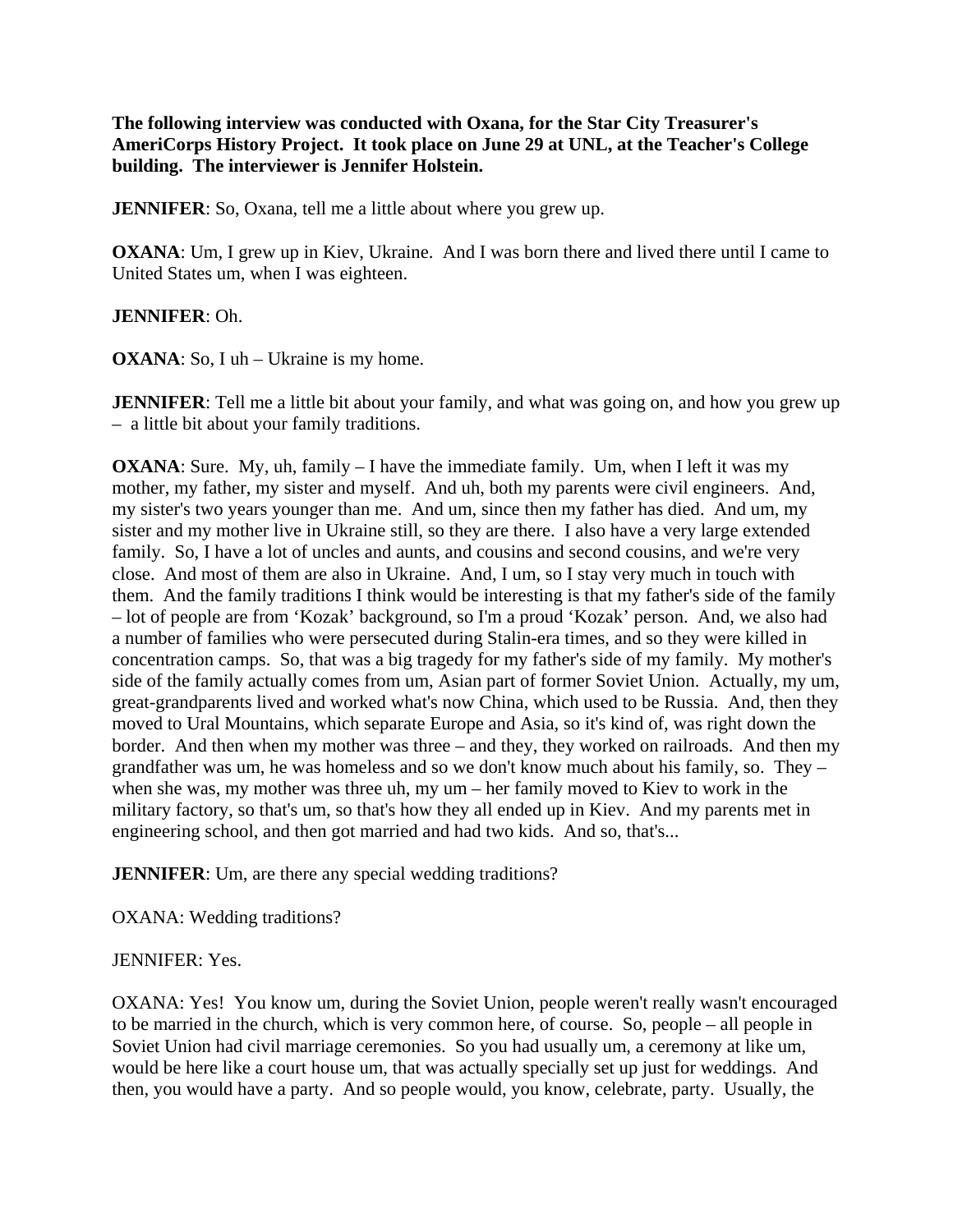difference between, for example, U.S. weddings and ours – we don't have twenty "bridegrooms" and "groom maids", or whatever they're called! We have just one. So, you have – and they're called witnesses. So, you have one on each side, a man and woman usually, you know, for a couple. And then, um, so let's see. One tradition would be, during the wedding people yell 'Gorka'. And they would say, 'Gorka! Gorka!'. It means the couple must kiss. It's kind of like banging on the glass here?

## JENNIFER HOLSTEIN: Hmm.

OXANA: And it means, actually, 'bitter'. And, I think people yell bitter because they say, 'It's bitter, you haven't kissed yet! So, make it sweet and kiss!', so. Um, now it's changed a little bit, the traditions, because it's okay now, getting married in the church. So, a lot of people now still go to the civil court, have a civil ceremony, and many people now have a church wedding, too. And then, always a party, so.

JENNIFER HOLSTEIN: Hmm, sounds very special.

# OXANA: Yes!

JENNIFER HOLSTEIN: Um, is – are there any special foods that you enjoy?

OXANA: Yes. Yea, I do um, like Ukrainian Slavic foods, that I miss. Um, and there's some stores here in town that carry that, so it helps. Um, but what I miss, of course, my mom's cooking. Like, you know, like your mother's cooking is always best.

### JENNIFER HOLSTEIN: Mmhmm.

OXANA: But then what we usually make is a lot of um, um, soups from vegetables, like borsch. And you can make it here, it's just never the same. And also I, you know, think that I miss like, ice cream and chocolate and bread. They just taste so different. And the other thing, during the summer, we have lots of berries. Lots and lots of different berries. Sometimes, I don't even know the names of them in English. But here, you know, you have one kind of cherries. And, I grew up with, you know, five kids of cherries. And they'll be plentiful and wonderful. And just, you know, things here are such a um, capitalist production, big production. And they produce one kind thing, and it's shipped from faraway places, so. But there, it's all local and it's so many varieties, so I just really, in the summers I miss all the food. All the berries and vegetables and stuff, so. So, I do miss that.

JENNIFER HOLSTEIN: Hmm. Can you tell me a little bit about your education?

OXANA: Yes. Yea, I um, went to what we call secondary school in Ukraine. And that usually goes from when you're seven years old to when you're about sixteen, seventeen. So, I study for ten years, secondary school. Then, that's when I came to United States. I came to Los Angeles and I received my Bachelor's in English – oh, English, not English! [laughs] – in History. And then, I switched directions, and I got a Master's degree in Psychology, and a PhD in Psychology, so now I teach in Educational Psychology.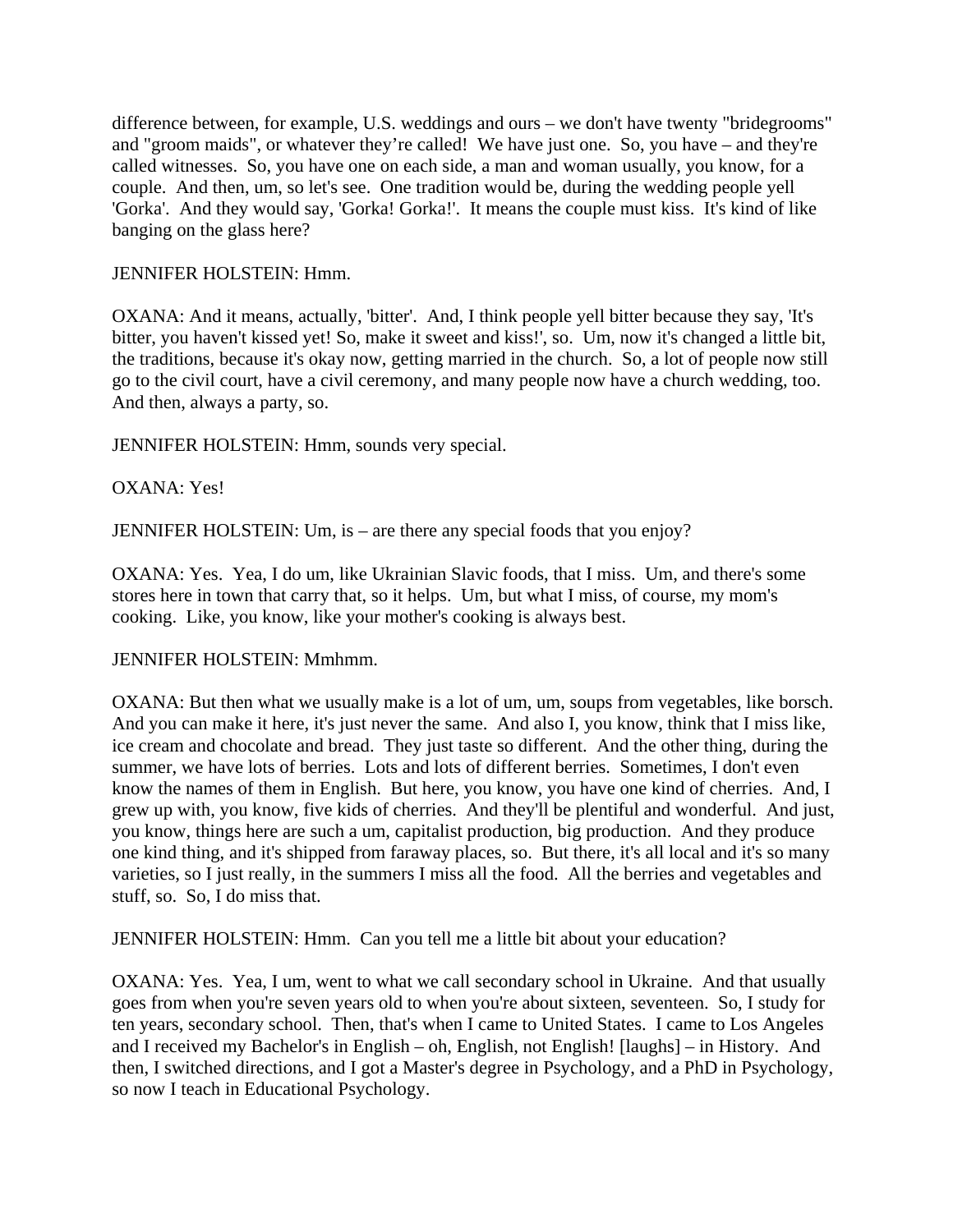JENNIFER HOLSTEIN: And so was that you're main decision in coming to the United States?

OXANA: Yes.

JENNIFER HOLSTEIN: Education?

OXANA: Yes, education was – I, I got, I translated for a, right between high school and I was working and coming here. So, actually, I graduated at sixteen, and for two years I translated for groups that came from all over the world, some from the United States. So, at eighteen there were people who offered me an opportunity to come and at the time, Soviet Union was really falling apart –

### JENNIFER HOLSTEIN: Hmm.

OXANA: – and my parent's encouraged me to come and study here, so. So, education was the main reason to come.

JENNIFER HOLSTEIN: What was it like when you first came to the United States? What do you remember?

OXANA: Yes. Let's see, what I remember...You know, I went to school in Los Angeles, so I remember – I think I remember thinking that United States would be like New York City.

JENNIFER HOLSTEIN: Mmhmm.

OXANA: Skyscrapers everywhere, big cities and so forth. And, I don't know if you've been to L.A., but L.A. is big! And, low to the ground, and many – very few skyscrapers. And it's brown! The air is brown, the grass is brown, everything is brown! The buildings are brown. It was just very – not how I imagined it to be.  $Um -$ 

### JENNIFER HOLSTEIN: Yea.

OXANA: – I remember very much being shocked by – at the time, Soviet Union and Ukraine were in economic crisis, and food was short, and we had lines. And so, I just remember being shocked at how much food there was in the stores, how much clothes people had and um, my family never owned a car, so I was in cars all the time. I remember getting sick often, and I thought it was because of air conditioning, 'cause I never grew up with air conditioning. So, in Los Angeles you come from hot outside to cold inside, hot outside, cold inside, so I don't know if it was that. But, I remember getting colds a lot, so. So, it just was very surprising. People were kind, I remember. But, also um, I don't know – um, at home people don't say hello the way people do here? But they're also much more, much more friendships and family connections, much warmer in that way.

#### JENNIFER HOLSTEIN: Mmm.

OXANA: But here, people always say hello, and they are seemingly nice. But, people don't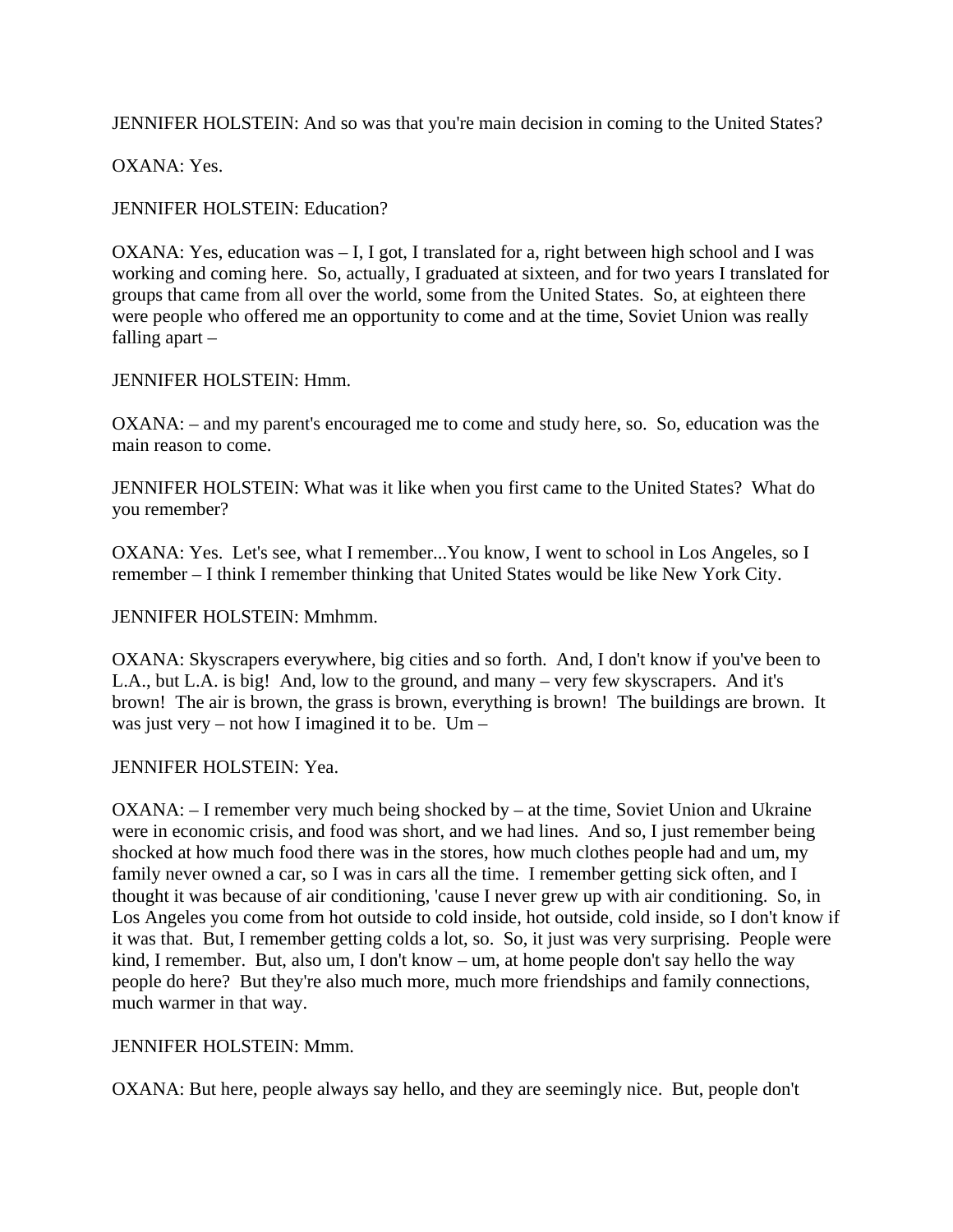seem to have as close friendships. So, I remember thinking that. And, for a long time it was hard because I was very homesick, and all my family was far away, so.

JENNIFER HOLSTEIN: Hmm. Um, going back to your um, your – Ukraine. Um, tell me a little bit more about your education, about your classmates and your teachers, and...

OXANA: Hmm. It was, let's see, it was – the only, let's see. Similar things to United States, I can be comparing, is that you went to school in the same building. I went to school number 31, in Kiev. The same building, from the time you started seven, to seventeen. So, first grade to tenth, now. And um, then it was divided, however, into – first you had like, elementary years, and first through third. And then, fourth through eighth were middle school, and then last two years were high school. But you studied with the same people, pretty much, from first grade to last grade. And, you had a, you were usually in groups of about thirty, forty students. And, in my case, we didn't have a large school so there was um, all the grades studied together. So, elementary school is not in a different building, high school is not in different building, so. What we have, so there'll be, for example, two or three classes that are first graders and, of groups thirty. So, in – we had two, two classes that were eight, nine and ten, I remember. So, it was like – I was in, so it would be, I was in 8-A, then 9-A class. And so they were named by letters, A-B-C, so forth. And so um, so I – you got to know a lot of people very well. And your teachers, because everyone's in the same building, you don't leave your elementary school teachers often, in the same building, so. The teachers change, so of course when you study algebra, physics, you know, you don't have an elementary school teacher. But, but everything is just – all the generations, all the teachers there, people know you very well. So, I'm still close friends with the principal of my school. I don't um, have as many friends from school years, that are friends, but you know, we just were this, you know, group of students. We all went different directions. Our schools were much less focused on – kind of what, I think, in U.S. it's much more entertaining? Much more sports oriented, much more – it was much more academically oriented, so we were, we had academic competitions, not sports competitions, between schools and so forth. So, we had, um, you know, so – you know, things like that that I feel like, were different.

JENNIFER HOLSTEIN: And how did this help influence your profession now?

OXANA: You know, I think, let's see, I think – for example, now, one of the areas I teach and study is differences in gender. So, in Soviet Union one of the things in schools was that girls and boys, more or less, had options and encouragement to study same subjects. And so, there – so, for example, I had a music teacher who was a man, a uh, physical education teacher who was a woman. Physics and my math teacher was a woman, uh my uh, English teacher was a man. So, it just was – History teacher was a man – so, it wasn't gender-wise? So, now that I study gender differences in – in United States it's much more divided. So it's interesting to look how girls, for example, or people of all – they limit themselves from certain occupations, because they think it's not for women or it's not for, you know, African American women or it's not for, you know, for *me*. Because, they don't see other people like them. So it's interesting cross-culturally to look at that. So, I think – um, and probably there are other ways. That's such a good question, you know, I'll have to think about it. Maybe I can think of other things, but that's what comes to mind. Hmm.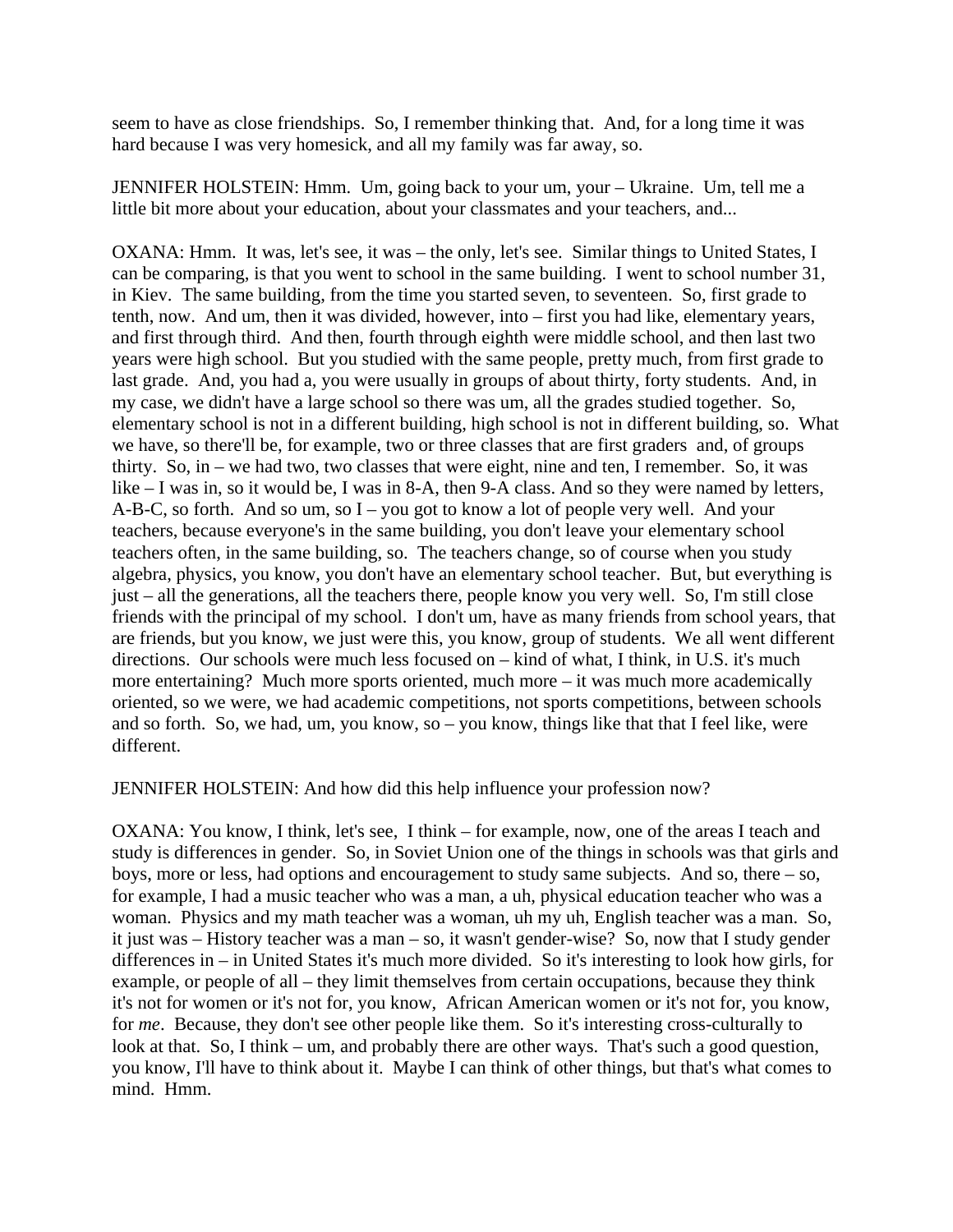JENNIFER HOLSTEIN: Do you have any other fond memories of your childhood, that specifically stand out to you?

OXANA: Yea! I feel like I had a – yea, a good kind of childhood experiences. I, I tell sometimes people that, when I grew up, I felt very sorry for everyone in United States, or other capitalist countries –

### JENNIFER HOLSTEIN: Hmm.

OXANA: – because I felt like, I grew up in the wonderful socialist environment that gave people equal chances. And, I remember crying for poor kids in United States who had war toys, and had poverty and racism, and you know, we always shown on TV the lines for, you know, food banks and so forth. So, you know, it's just opposite propaganda. So, I feel like – I remember feeling proud that I was socialist, and so forth. But, I also feel like I grew up, um – and a lot of it was my family influences – I grew up um, playing piano and going to a lot of classical concerts. Unlike in United States, it's very inexpensive. So, you can go to classical concert there, for what would here would be a dollar. Because there, they – people really support it. Lenin actually said that 'Art belongs to the people', so it had to accessible for people. So, but here it's all, you know, frou-frou rich and famous. You know, if you have money you go to expensive classical concerts. But, I feel like I, I'm very appreciative of that. We grew up kind of close to the earth. We always gardened, we went to the forest and picked mushrooms and flowers and berries, and so. I really, I miss that. I, you know, and I have fond memories of mushroom picking and so forth, so. That's the kind of things. But I also – looking back I think, it was restrictive. Now, as adult I look back and I think, you know um, there were ways like – for example, my family would sometimes get books that were censored? So we would, um – and they weren't real books, they were copied and copied and copied, and they were secret books that we couldn't read because they were forbidden. And um, I also remember that I stood in lines very often for necessities – bread, you know, milk. Long lines, sometimes they would be out of them. So just, you know, things weren't available sometimes, so. Um, so those things um, I feel like – now looking back, I think they were different. But as a child, you know, as a child you live and you think, 'This is fun!', you know. So, I feel like I had a, you know, really good memories of childhood.

JENNIFER HOLSTEIN: And holidays? How are those?

OXANA: Holidays – you see again, because a lot of, if you think 'holidays', even here in U.S. – uh, in the west and western countries, they're religiously based. So Christmas, right?

### JENNIFER HOLSTEIN: Yea.

OXANA: Easter, a lot of other holidays. Big holidays, that are religiously based. So we didn't have any of those. So we had, for example, New Year's Eve. So, we had New Year's Eve tree, New Year's Santa, New Year's gifts, so it was first – you know, thirty-first to first. So we never celebrate Christmas or Easter, or other stuff like that. But, but we also had socialist holidays. So, for example November 7th and 8th were the revolutionary days, so we had parades. May 1st is uh, uh, Labor Day. And that usually is around the world too, but. Um, so parades and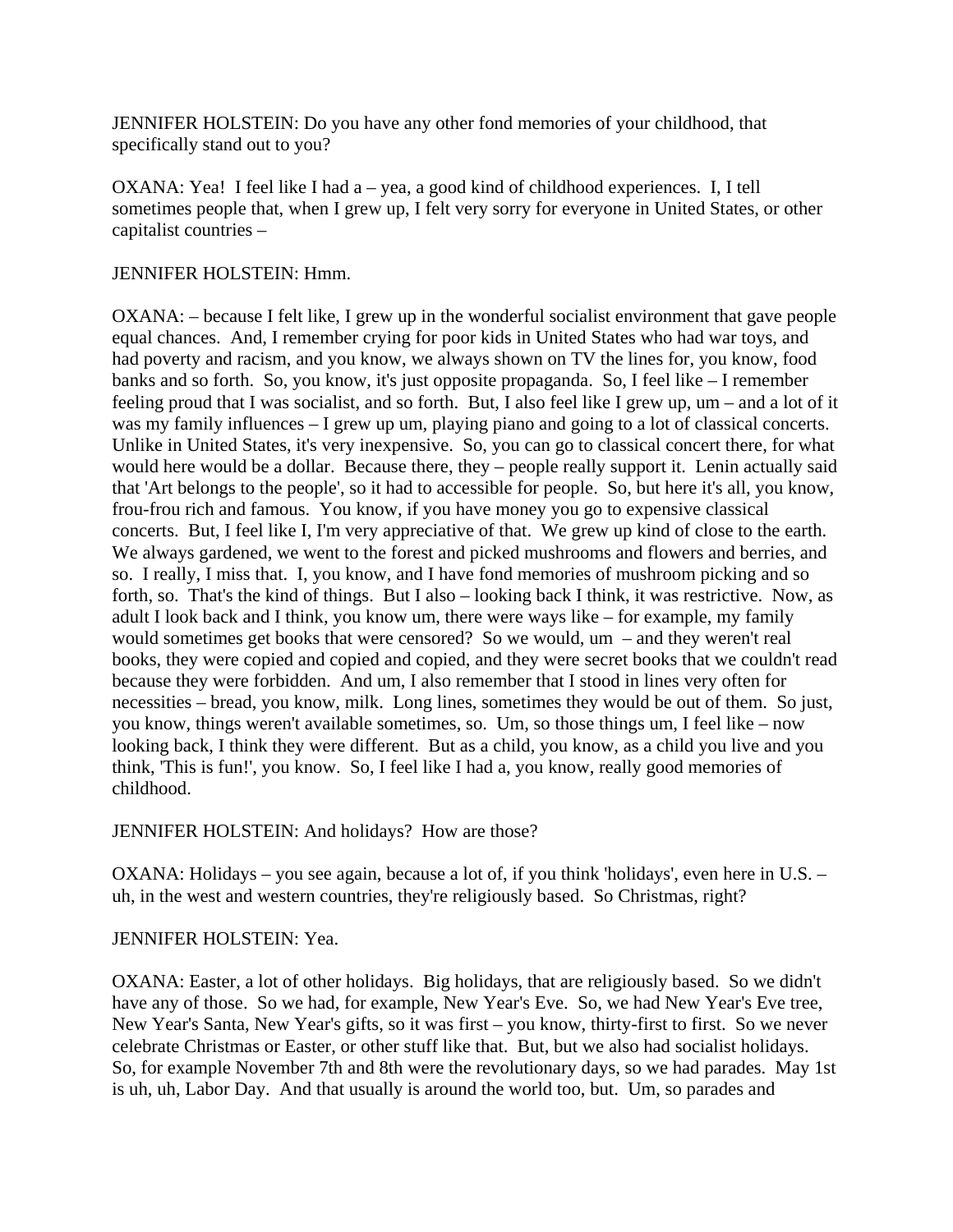celebrating people, working people. And um, now it's changed. And of course, so you know, I left when it was still kind of Soviet Union. So now, when I go back, there are both religious holidays, there are old holidays and now there's new holidays. Because there is now 'Independence Day!', and 'This Day!' and 'This Day!'. So, you know, it's confusing because there's lots of new holidays, I don't even know about now, there! So um, but it's, you know, I grew up -- so now that I'm here, I sometimes celebrate New Year's much more, and I um, think about um, like November 7th or March 8th is the international [phone rings in background] – Oh, I'm sorry! We'll let it go, it's...there. My phone, far away in the pocket. But, March 8th is International Women's Day. So, all – it was day of, all the women get flowers, all the girls – you know, it's just celebration of women, so. It's something different.

JENNIFER HOLSTEIN: Um...

OXANA: It should stop here (referring to phone ringing). [Laughs]

JENNIFER HOLSTEIN: After, after coming to America – and I know you said you arrived in California, and it was very much a cultural shock, like that. Um, tell me why and how you decided to come to Lincoln.

OXANA: Well, I –

JENNIFER HOLSTEIN: Nebraska.

OXANA: Yes, yea. The, the um – I received my PhD from University of Missouri-Colombia. So, it's only five hours away. So, I've known about, you know, Lincoln and Nebraska, have driven through here, you know, been. But uh, Kansas City a lot. So um, but when the jobs – looking for academic jobs, it was mostly decision to go where academic job was.

JENNIFER HOLSTEIN: Mmhmm.

OXANA: So, we came here because it was a good academic job, and I liked the university and so, it wasn't – it wasn't specifically Lincoln. It was, if it was Omaha or some other place that had academic job, I probably would've ended up there. But it just happened to be here.

JENNIFER HOLSTEIN: Um, tell me about what you were expecting – what you experienced when you first came to Lincoln. I know you said that how it wasn't specifically Lincoln, that it could've been Omaha. I further know that you said there was education. But was – did anything shock you? As far as coming from California to Lincoln?

OXANA: Yes, yea. Let's see, I um, things that – I remember driving through Lincoln on Highway 2, and I remember thinking it's not very attractive, and there's a prison and there's barns. And you know, it's just Highway 2 isn't that – parts of it are not very attractive.

### JENNIFER HOLSTEIN: Mmhmm.

OXANA: It's very 'business-y', and you know, just not quite...So, I remember thinking that. But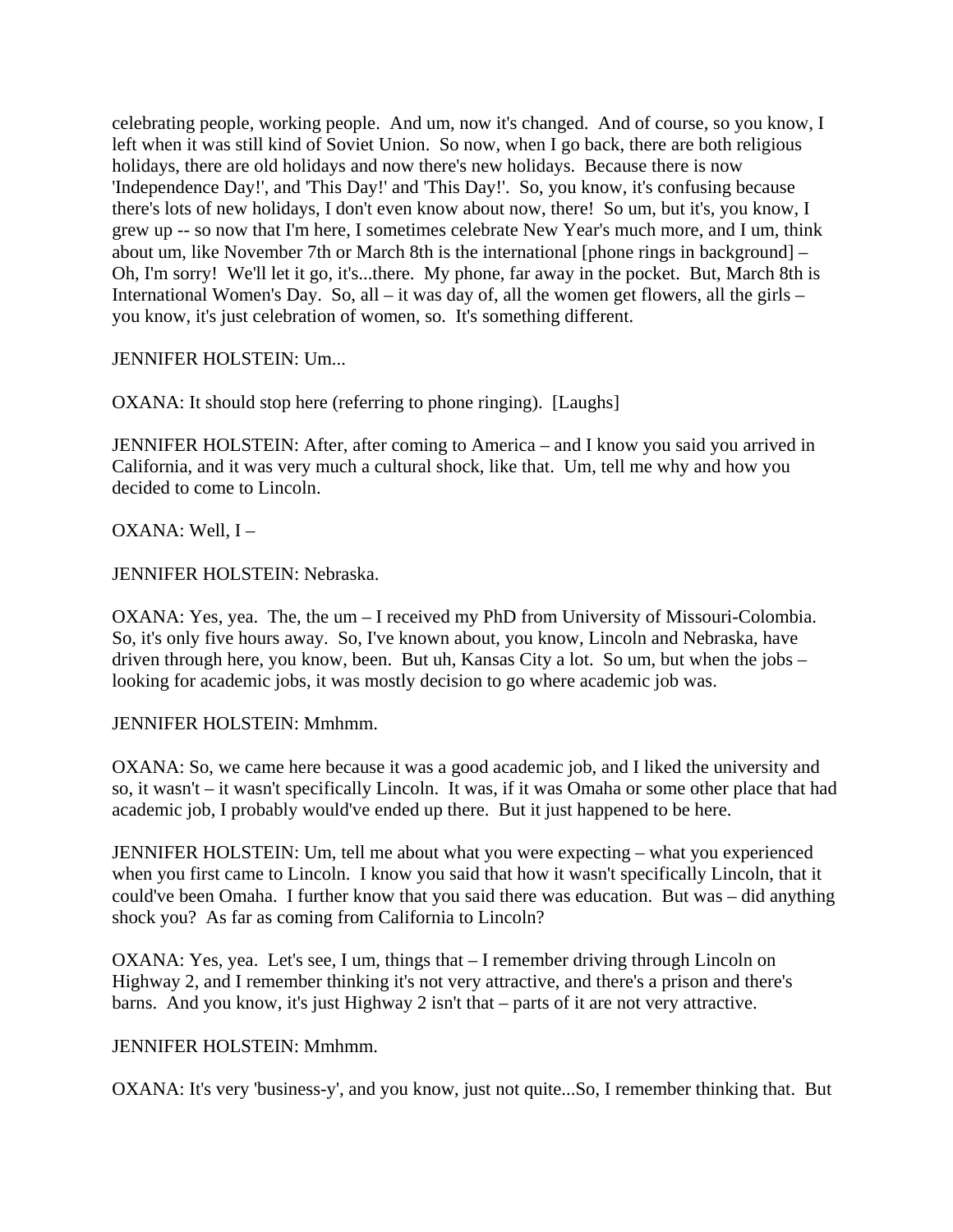then, when I came for interview here, I remember thinking the university was fairly attractive. Universities usually are. And then um, we found – my husband and I found a house and uh, kind of in the older part of town. And we just thought it was really beautiful. We – you know, the big trees and older homes, and we like it. We like all the trails. I run, and we bike and walk a lot, so we feel like, I remember. But, culture shock, if I thought – because between California I was also in Missouri, so it was very similar to here in a way.

## JENNIFER HOLSTEIN: Hmm.

OXANA: But between California and here, I think there would be the shock of it's much more white. It's much more, kind of, homogenous. There's less immigrants. There's much less cultural events than California, say. Um, just those kind of things. But also the nice things. It's like, no traffic or, you know it's like, peaceful. There is no gangs or, you know, stuff that's not – it's stressful to live in California. I wouldn't, I don't want to live like in – you know, there are parts of California that are not stressful, but Southern California where I was, Los Angeles area, it's just always fast and busy and dirty and stressful. So, I feel like I'm, you know, I don't miss that.

JENNIFER HOLSTEIN: Looking back, tell me about meeting your spouse.

OXANA: Well, we met in uh, Los Angeles, in school. So we just uh, um, got to know each other through that and really um, liked each other. So, you know, we kind of um, spent a lot of time together. And um, my husband is very open to culture, different culture. So it was kind of a good match for us. We love to travel, and hike and so. Mmhmm.

JENNIFER HOLSTEIN: Hmm. Is there any, um – what do you think about Lincoln now, um, compared to when you first came and Lincoln now?

OXANA: You know, I think I feel much more at home. At first, I felt like I couldn't quite find things. Well, you know, you don't know a restaurant you like, or parks you like. And I think now, more and more, I have favorite places. Like I have a favorite trail, and I have restaurants I enjoy. Um, I feel like um, again I really like where our house is, and I um, feel like it's – season wise, it's not too bad. You know, it gets a little hot and humid, but. Like, California is not humid but um...And gets sometimes a little cold, but it's fairly mild. I feel like, now that I've been here, there are things – and also, I've gotten to know a lot more immigrants, because I also study immigrants and I meet a lot of Russian-speaking immigrants. So, I feel like I'm, you know, feeling like it's more of a home community now, so. I feel, I'm liking being here.

JENNIFER HOLSTEIN: Great.

OXANA: Mmhmm.

JENNIFER HOLSTEIN: Great. Um, as you look back, what do you think about leaving the country you were born in and coming to the United States? As you look back now.

OXANA: Mmhmm. You know, what do I think about...Um, there are times I feel sad, because I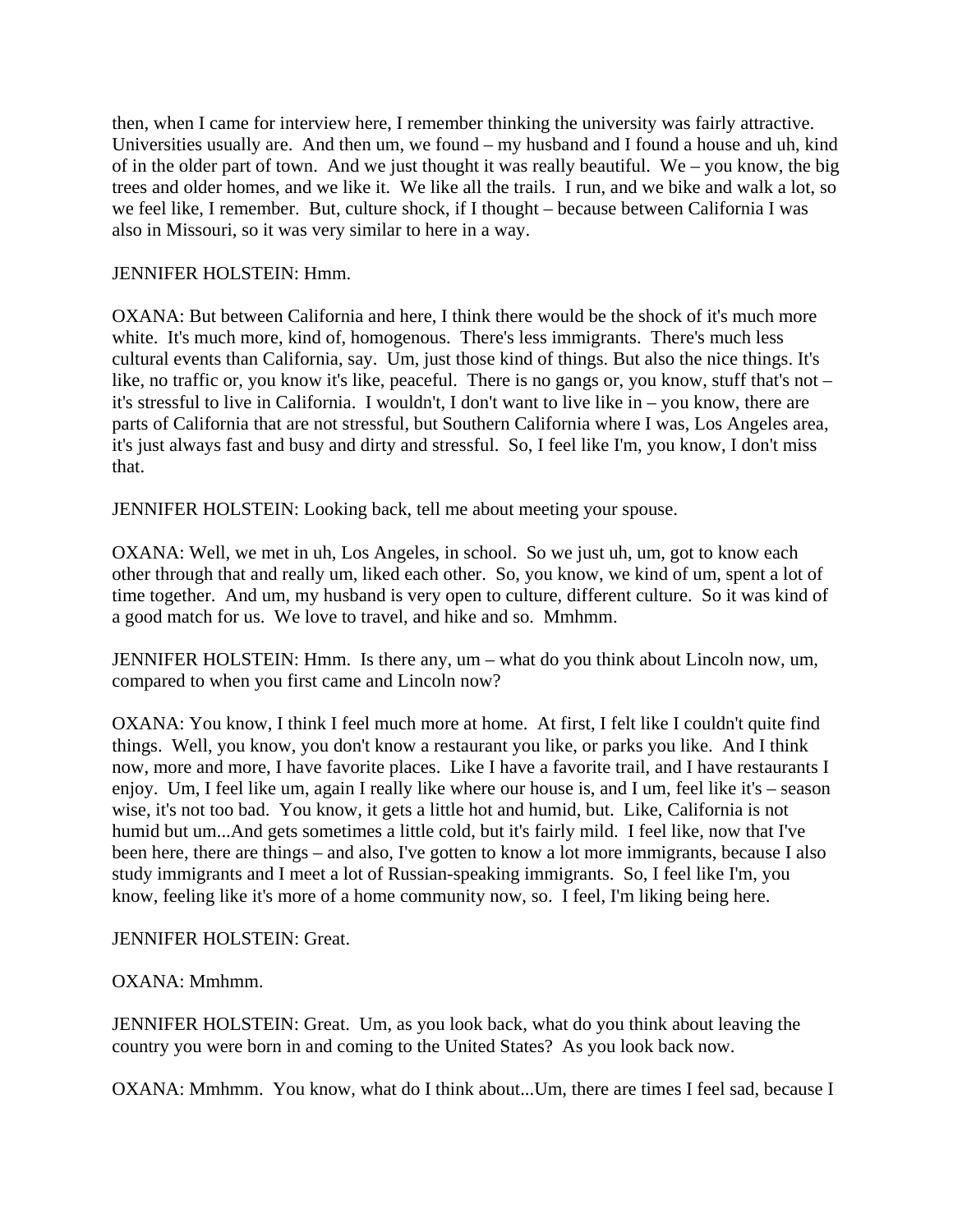think America will never feel like home because it's just, it's not what I'm used to. I always feel foreign here. Even though I look white, I speak good English, I have a degree, and I teach and stuff, it's just – when I go home to Ukraine, and I do about once or twice, once a year or every other year, I feel like a fish in water. It's hard to explain. The smells, the food, the stuff that's my own. On the other hand, Ukraine and Soviet Union – Soviet Union is no longer there – but, Ukraine is changed so very much since I left. So, over last fourteen years, it's so vastly different that it doesn't feel like home anymore either, so. I feel a little, sometimes I feel countryless, like I don't – but I also feel like I like making home here, so I know, I feel like my home is here. And then also I feel like, culturally, my home is in Ukraine too, so. It's just, I feel kind of in both places. [Laughs]

JENNIFER HOLSTEIN: What would you recommend – what recommendations would you give to others who are following behind you?

OXANA: Oh, goodness grief! [Laughs] Um, I think – well, I would encourage them to um, connect with their cultural roots. Sometimes I see immigrants who just say, 'Ah, I'm in America. I'll be like Americans, and I don't like anything,' say, Ukrainian or Russian.

#### JENNIFER HOLSTEIN: Mmhmm.

OXANA: And, I feel sad about that, I think that's sad. I think that we should keep our cultural roots and um, nurture them and encourage children to do that. So, I feel – so that would be one thing – but I also feel like there are some people who come here and are fairly closed to new things. Like, everything was better at home and it's not the same here. And, and to be open to people and to new experiences. And, I do think that in United States there's a generally, a strong negative feelings about immigrants. And so, people who are immigrants coming to Lincoln, I would, I would encourage them to listen to that and to not – when people are discriminatory or unkind, to um, talk to people about it, to get help, to seek to get involved with organizations that will support them, so that those things don't continue to happen. But at the same time, I would also just kind of encourage people to just jump in, and get – kind of be part of community and get to know people. There are wonderful, kind people here, lots of them, so. Mmhmm.

JENNIFER HOLSTEIN: Is there anything you remember about citizenship? Like your citizenship?

OXANA: Citizenship. You know, I didn't, I – my husband is an American, and so I had a green card because I, by virtue of marriage. And so. actually for a long time, I didn't want to have a U.S. citizenship, because I felt like I'm Ukrainian, so I'll keep Ukrainian citizenship and have green card here. But um, both professionally – just, it felt like it was hard to navigate professionally, because a lot of things you needed to have citizenship for. I was thinking that it looked like that I would probably live here most of my life, more than I would live in Ukraine. And then, traveling. I like to travel internationally. It was very hard with Ukrainian passport. I needed visas, and people didn't like giving visas to Ukrainians. And so, it was – U.S. passport is very nice thing to have for international travel! So, I remember making a decision much later than I could have, and feeling like, 'Well, it's kind of functional, so I'll do it.' I felt sad giving up my Ukrainian citizenship, because I can't have – I would, I would *love* to have dual citizenship,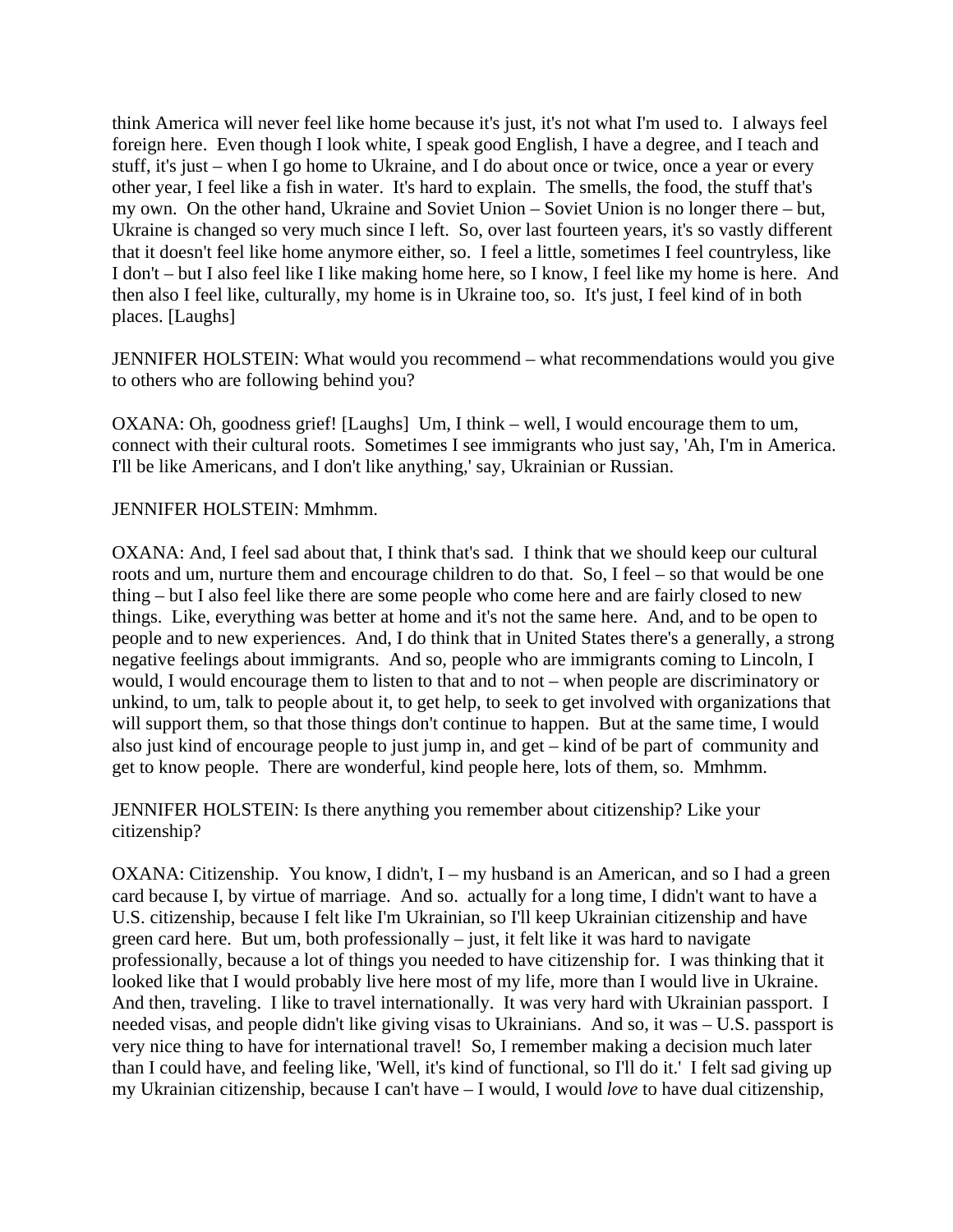because that's how I feel. But, Ukraine doesn't allow it, so I can't have dual citizenship. So, I – so I feel like um, it was sad to kind of, give it up, but I also felt like, you know, just it's a new step, it's kind of who, who I am now. So I felt, I felt also really good about that too. I'm very glad I have citizenship now.

JENNIFER HOLSTEIN: As you look back, do you ever – I know you said um, that you feel like home here now, and that you go back and visit...But, do you ever think about going back to the Ukraine to live?

OXANA: I do, sometimes. My husband and I talk about that, and we think, sometimes we think about moving back and just – first, trying maybe for maybe five years, and then if we would like it, to maybe move permanently at some point. What stops us, again, is that it's – Ukraine has changed so very much. So, it's not like, say, I grew up in Boston, and then I moved here and then well, maybe in ten years I'll go back living in Boston. People have changed, but you know, in some ways, things – it's kind of the same city and so forth. But Ukraine, it's not socialist anymore. They're just, it's such vastly different country, that it's very hard. So, I grew up speaking Russian, and I speak Russian. And now, Ukraine is Ukrainian. Majority of people teaching Ukrainian, and so forth. So it's much more difficult for me to speak in Ukrainian. So, it's just things like that make it much less easy for me to move back.

JENNIFER HOLSTEIN: Mmhmm.

OXANA: But I'd love to move back to eastern Europe, so maybe that would be a, a good option. Like to Czech Republic, or Poland or another in between. It's close to Ukraine but not quite, you know, so it would feel kind of, maybe, in between. Something.

JENNIFER HOLSTEIN: Hmm. What would you like people, or your children, to remember from this interview?

OXANA: Um, let's see. I think, maybe that I will tell them stories about how I grew up, and our traditions. I, I have a small child, who is fourteen month, and I speak only Russian to him. So, I'd love for him to speak Russian, and Ukrainian maybe, at some point. I'd like for him to be proud of his heritage. I also would like for him to um, get to know this city, this community, and feel like it's home too. And, you know, so I think I'll remember those things. It's nice to be asked and think about these things.

JENNIFER HOLSTEIN: Hmm.

OXANA: Yea.

JENNIFER HOLSTEIN: Well, thank you Oxana, and thank you for your time. It was wonderful getting to know you.

OXANA: Yes, yea! You're very welcome!

JENNIFER HOLSTEIN: So, thank you very much.